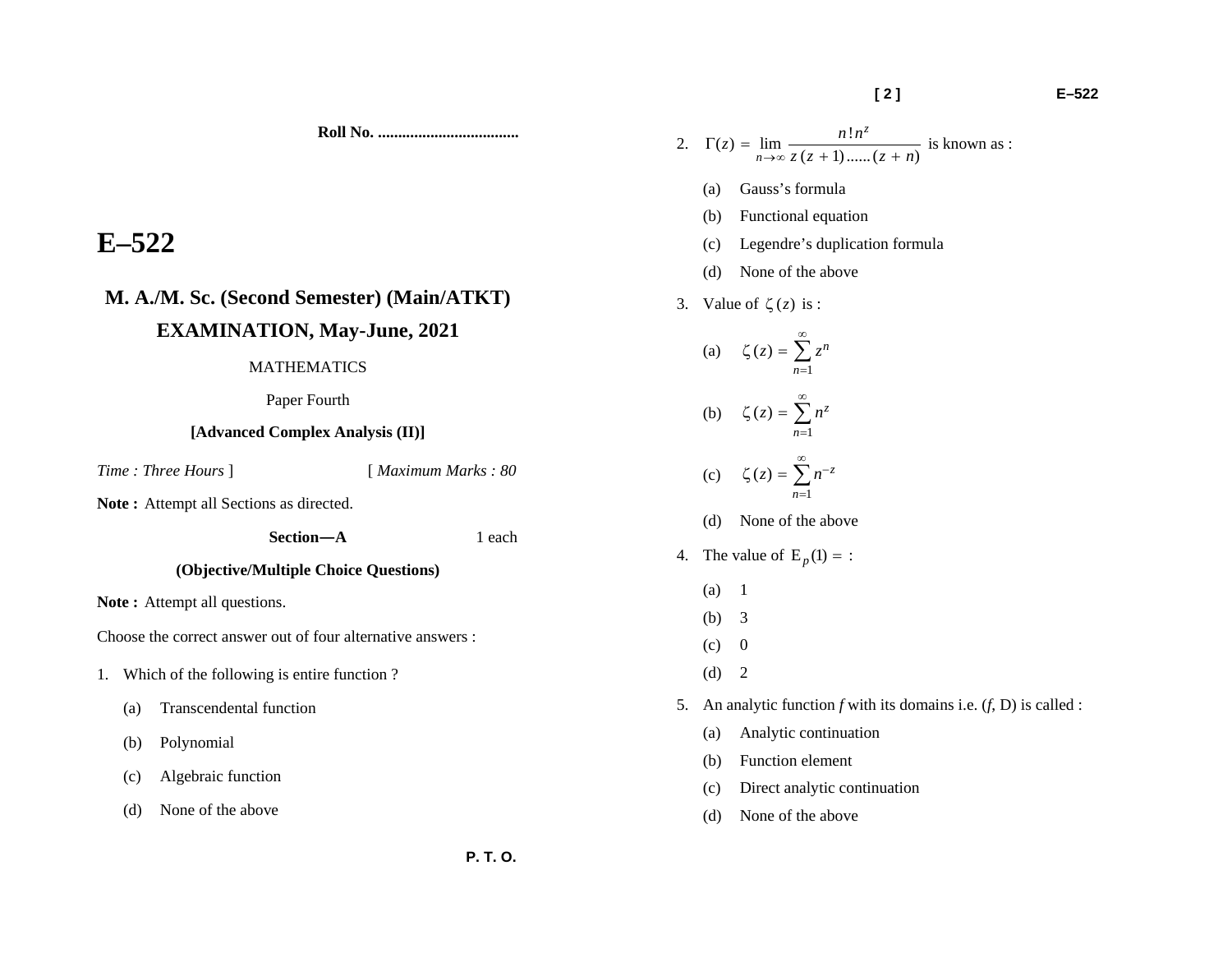|    |     | [3]                                                                              | $E - 522$ | [4]                                                                                    | $E - 522$ |
|----|-----|----------------------------------------------------------------------------------|-----------|----------------------------------------------------------------------------------------|-----------|
| 6. |     | The collection of all function elements is called :                              |           | 10. If Pr is a periodic in $\theta$ with period $2\pi$ and Pr( $\theta$ ) > 0, for all |           |
|    | (a) | Germ                                                                             |           | $\theta$ , then :                                                                      |           |
|    | (b) | Genus                                                                            |           | $Pr(\theta) = -Pr(\theta)$<br>(a)                                                      |           |
|    | (c) | Univalent function                                                               |           | $Pr(-\theta) = Pr(\theta)$<br>(b)                                                      |           |
|    | (d) | None of the above                                                                |           | $Pr(-\theta) = -Pr(\theta)$<br>(c)                                                     |           |
|    |     | 7. Germ of f at a i.e. $[f]_a$ is :                                              |           | $-Pr(\theta) = Pr(2\pi - \theta)$<br>(d)                                               |           |
|    | (a) | a function element                                                               |           | 11. Perron family consists of :                                                        |           |
|    | (b) | not a function element                                                           |           | All subharmonic functions<br>(a)                                                       |           |
|    | (c) | Both (a) and (b)                                                                 |           | All superhharmonic functions<br>(b)                                                    |           |
|    | (d) | None of the above                                                                |           | Harmonic functions<br>(c)                                                              |           |
|    |     | Analytic continuation of an analytic function is:                                |           | None of the above<br>(d)                                                               |           |
| 8. |     |                                                                                  |           | 12. If $g_a$ : $G \rightarrow R$ is a Green's function with singularity at             |           |
|    | (a) | unique                                                                           |           | $a \in G$ , then for each $w \in \partial_{\infty}G$ , $\lim_{z \to w} g_a(z) =$ :     |           |
|    | (b) | non unique                                                                       |           | (a)<br>$\overline{1}$                                                                  |           |
|    | (c) | vanish                                                                           |           | (b) $-1$                                                                               |           |
|    | (d) | None of the above                                                                |           | $\overline{0}$<br>(c)                                                                  |           |
|    |     | 9. If $f: G \to \mathbb{C}$ is an analytic function, then $u = \text{Re } f$ and |           | $\overline{\phantom{a}}$<br>(d)                                                        |           |
|    |     | $v = \text{Im } f$ are called :                                                  |           | 13. Order of $e^{z^{\lambda}}$ ( $\lambda$ is +ve integer) is :                        |           |
|    | (a) | Harmonic function                                                                |           | (a)<br>$\overline{\phantom{0}}$                                                        |           |
|    | (b) | Laplace equation                                                                 |           | (b) 0                                                                                  |           |
|    | (c) | Poisson kernel                                                                   |           | (c)<br>$\lambda$                                                                       |           |
|    | (d) | Harmonic conjugates                                                              |           | (d)<br>$\overline{2}$                                                                  |           |
|    |     |                                                                                  |           |                                                                                        |           |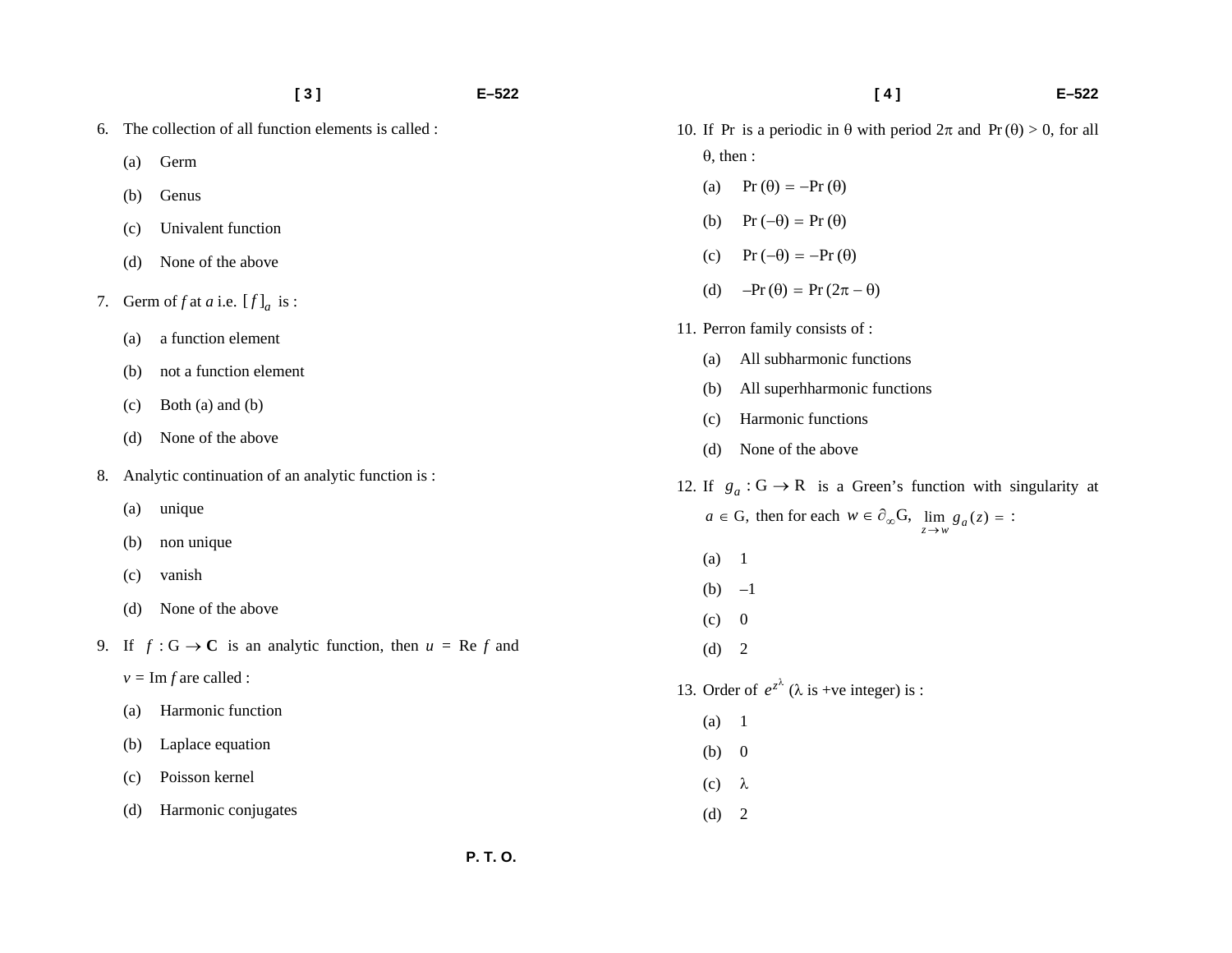- 14. The genus and the order of an entire function satisfy the inequality :
	- (a)  $h \leq \lambda \leq h+1$
	- (b)  $h \ge \lambda \ge h+1$
	- (c)  $h + 1 \leq \lambda \leq h$
	- (d) None of the above
- 15. The sufficient condition for a real function  $f(x)$  to be convex
	- is :
	- (a)  $f''(x) \le 0$
	- (b)  $f''(x) \ge 0$
	- (c)  $f''(x) = 0$
	- (d)  $f''(x)$  does not exist
- 16. If *p* is the rank of *f* and *q* is the degree of polynomial *g*, then  $u = \max(p, q)$  is called :
	- (a) germ of *g*
	- (b) genus of  $f$
	- (c) growth of *f*
	- (d) None of the above
- 17. Condition for univalent function is :
	- (a)  $z_1 \neq z_2 \implies f(z_1) \neq f(z_2)$
	- (**b**)  $z_1 = z_2 \implies f(z_1) \neq f(z_2)$
	- (c)  $z_1 \neq z_2 \Rightarrow f(z_1) = f(z_2)$
	- (d) None of the above
- 18. If *f* is an entire function that omits two values, then :
	- (a) *f* is not constant
	- (b) *f* is constant
	- (c) *f* is non-linear
	- (d) None of the above
- 19. A univalent function that maps  $|z| < \infty$  onto  $|w| < \infty$  must be :
	-
	- (a) zero
	- (b) equal
	- (c) linear
	- (d) non-linear
- 20. "If *f* has an isolated singularity at  $z = z_0$  and if there are two complex numbers that are not assumed infinitely often by *f*, then  $z = z_0$  is either a pole or removable singularity." Is statement of :
	- (a) Little Picard theorem
	- (b) Great Picard theorem
	- (c) Bloch's theorem
	- (d)  $\frac{1}{4}$ -theorem
- **Section—B** 2 each

#### **(Very Short Answer Type Questions)**

Note: Attempt all questions in 2-3 sentences.

- 1. Define Weirstrass primary factor.
- 2. Define analytic continuation along path.